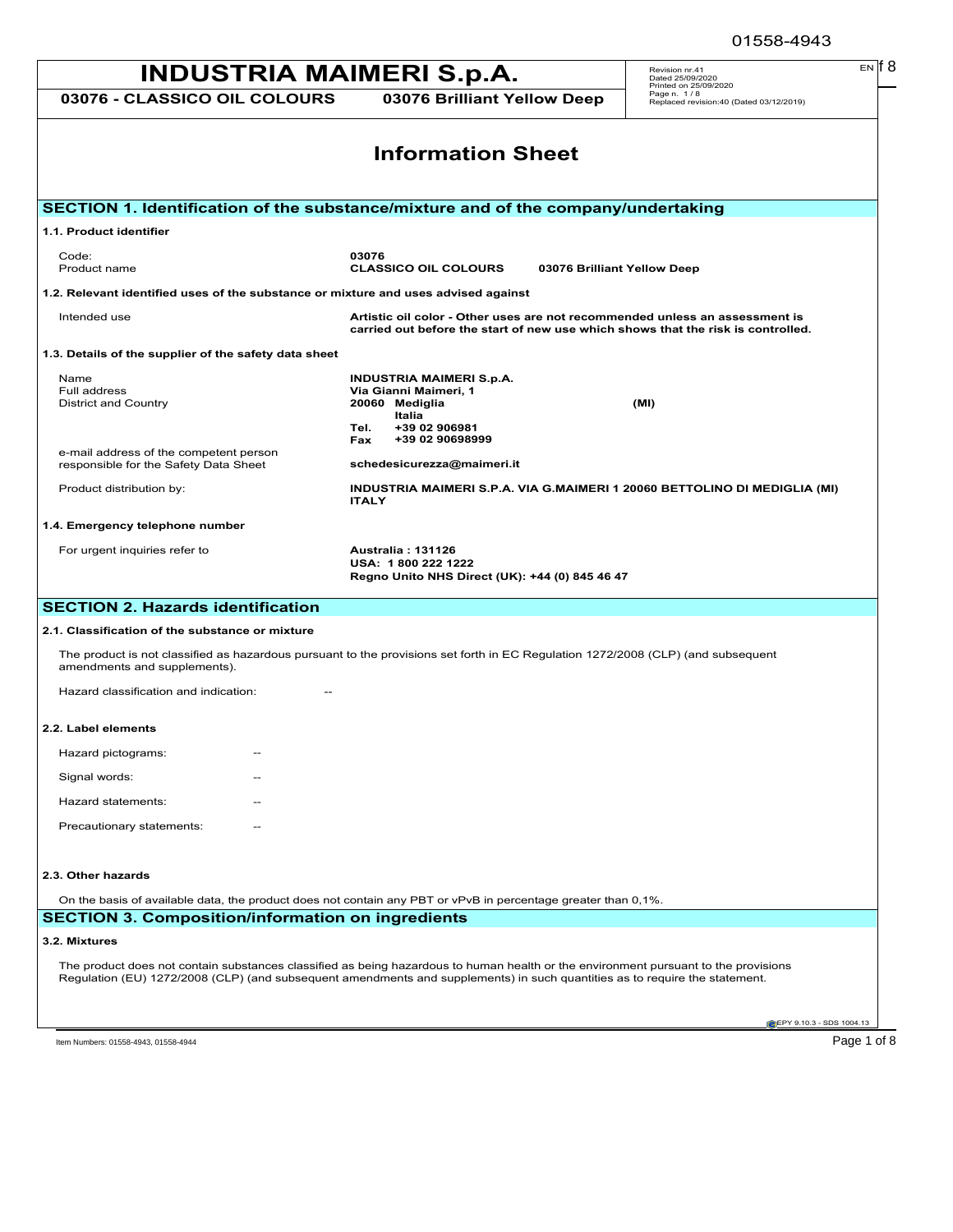# **INDUSTRIA MAIMERI S.p.A.** Revision m:41<br>
Patent 25.0922020

**03076 - CLASSICO OIL COLOURS 03076 Brilliant Yellow Deep**

## **SECTION 4. First aid measures**

#### **4.1. Description of first aid measures**

Not specifically necessary. Observance of good industrial hygiene is recommended.

#### **4.2. Most important symptoms and effects, both acute and delayed**

Specific information on symptoms and effects caused by the product are unknown.

#### **4.3. Indication of any immediate medical attention and special treatment needed**

Information not available

# **SECTION 5. Firefighting measures**

#### **5.1. Extinguishing media**

SUITABLE EXTINGUISHING EQUIPMENT The extinguishing equipment should be of the conventional kind: carbon dioxide, foam, powder and water spray. UNSUITABLE EXTINGUISHING EQUIPMENT None in particular.

#### **5.2. Special hazards arising from the substance or mixture**

HAZARDS CAUSED BY EXPOSURE IN THE EVENT OF FIRE Do not breathe combustion products.

#### **5.3. Advice for firefighters**

#### GENERAL INFORMATION

Use jets of water to cool the containers to prevent product decomposition and the development of substances potentially hazardous for health. Always wear full fire prevention gear. Collect extinguishing water to prevent it from draining into the sewer system. Dispose of contaminated water used for extinction and the remains of the fire according to applicable regulations. SPECIAL PROTECTIVE EQUIPMENT FOR FIRE-FIGHTERS

Normal fire fighting clothing i.e. fire kit (BS EN 469), gloves (BS EN 659) and boots (HO specification A29 and A30) in combination with self-contained open circuit positive pressure compressed air breathing apparatus (BS EN 137).

## **SECTION 6. Accidental release measures**

## **6.1. Personal precautions, protective equipment and emergency procedures**

Use breathing equipment if fumes or powders are released into the air. These indications apply for both processing staff and those involved in emergency procedures.

#### **6.2. Environmental precautions**

The product must not penetrate into the sewer system or come into contact with surface water or ground water.

#### **6.3. Methods and material for containment and cleaning up**

Confine using earth or inert material. Collect as much material as possible and eliminate the rest using jets of water. Contaminated material should be disposed of in compliance with the provisions set forth in point 13.

#### **6.4. Reference to other sections**

Any information on personal protection and disposal is given in sections 8 and 13.

# **SECTION 7. Handling and storage**

#### **7.1. Precautions for safe handling**

Before handling the product, consult all the other sections of this material safety data sheet. Avoid leakage of the product into the environment. Do not eat, drink or smoke during use.

### **7.2. Conditions for safe storage, including any incompatibilities**

**EPY 9.10.3 - SDS 1004.13** 

Item Numbers: 01558-4943, 01558-4944 **Page 2 of 8** 

EN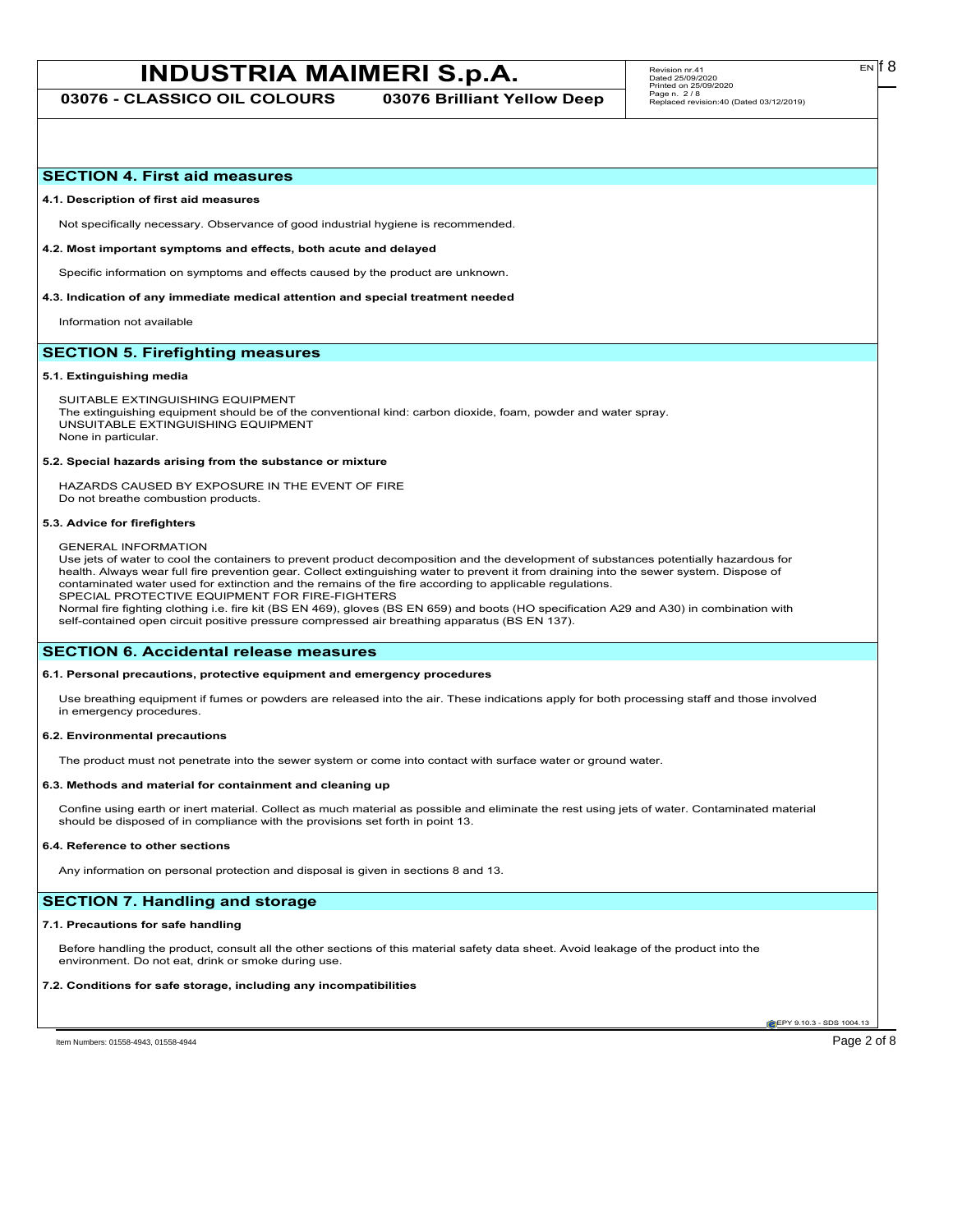# Page 3 of 8 MSDS for #01558 - MAIMERI CLASSICO OIL **INDUSTRIA MAIMERI S.p.A.**

**03076 - CLASSICO OIL COLOURS 03076 Brilliant Yellow Deep**

# **SECTION 7. Handling and storage** ... / >>

Keep the product in clearly labelled containers. Keep containers away from any incompatible materials, see section 10 for details.

# **7.3. Specific end use(s)**

Information not available

# **SECTION 8. Exposure controls/personal protection**

# **8.1. Control parameters**

Information not available

# **8.2. Exposure controls**

Comply with the safety measures usually applied when handling chemical substances. HAND PROTECTION None required. SKIN PROTECTION None required. EYE PROTECTION None required. RESPIRATORY PROTECTION None required, unless indicated otherwise in the chemical risk assessment. ENVIRONMENTAL EXPOSURE CONTROLS The emissions generated by manufacturing processes, including those generated by ventilation equipment, should be checked to ensure

compliance with environmental standards.

# **SECTION 9. Physical and chemical properties**

# **9.1. Information on basic physical and chemical properties**

| <b>Properties</b>                      | Value<br>Information                |  |
|----------------------------------------|-------------------------------------|--|
| Appearance                             | paste                               |  |
| Colour                                 | PASTEL YELLOW                       |  |
| Odour                                  | characteristic                      |  |
| Odour threshold                        | Not applicable                      |  |
| рH                                     | Not applicable                      |  |
| Melting point / freezing point         | Not applicable                      |  |
| Initial boiling point                  | Not available                       |  |
| Boiling range                          | Not applicable                      |  |
| Flash point<br>$\geq$                  | °С<br>60                            |  |
| <b>Evaporation Rate</b>                | Not applicable                      |  |
| Flammability of solids and gases       | not applicable                      |  |
| Lower inflammability limit             | Not applicable                      |  |
| Upper inflammability limit             | Not applicable                      |  |
| Lower explosive limit                  | Not applicable                      |  |
| Upper explosive limit                  | Not applicable                      |  |
| Vapour pressure                        | Not applicable                      |  |
| Vapour density                         | Not applicable                      |  |
| Relative density                       | 2,4                                 |  |
| Solubility                             | INSOLUBLE, DILUTE WITH WHITE SPIRIT |  |
| Partition coefficient: n-octanol/water | Not applicable                      |  |
| Auto-ignition temperature              | Not applicable                      |  |
| Decomposition temperature              | Not applicable                      |  |
| Viscosity                              | 4.500.000-5.500.000 cps             |  |
| <b>Explosive properties</b>            | not applicable                      |  |
| Oxidising properties                   | not applicable                      |  |
| 9.2. Other information                 |                                     |  |
| VOC (Directive 2010/75/EC):            | $0,20\%$ - 4,72<br>g/litre          |  |
| VOC (volatile carbon) :                | $0,20\% - 4,72$<br>g/litre          |  |
|                                        |                                     |  |

 $E<sub>N</sub>$  18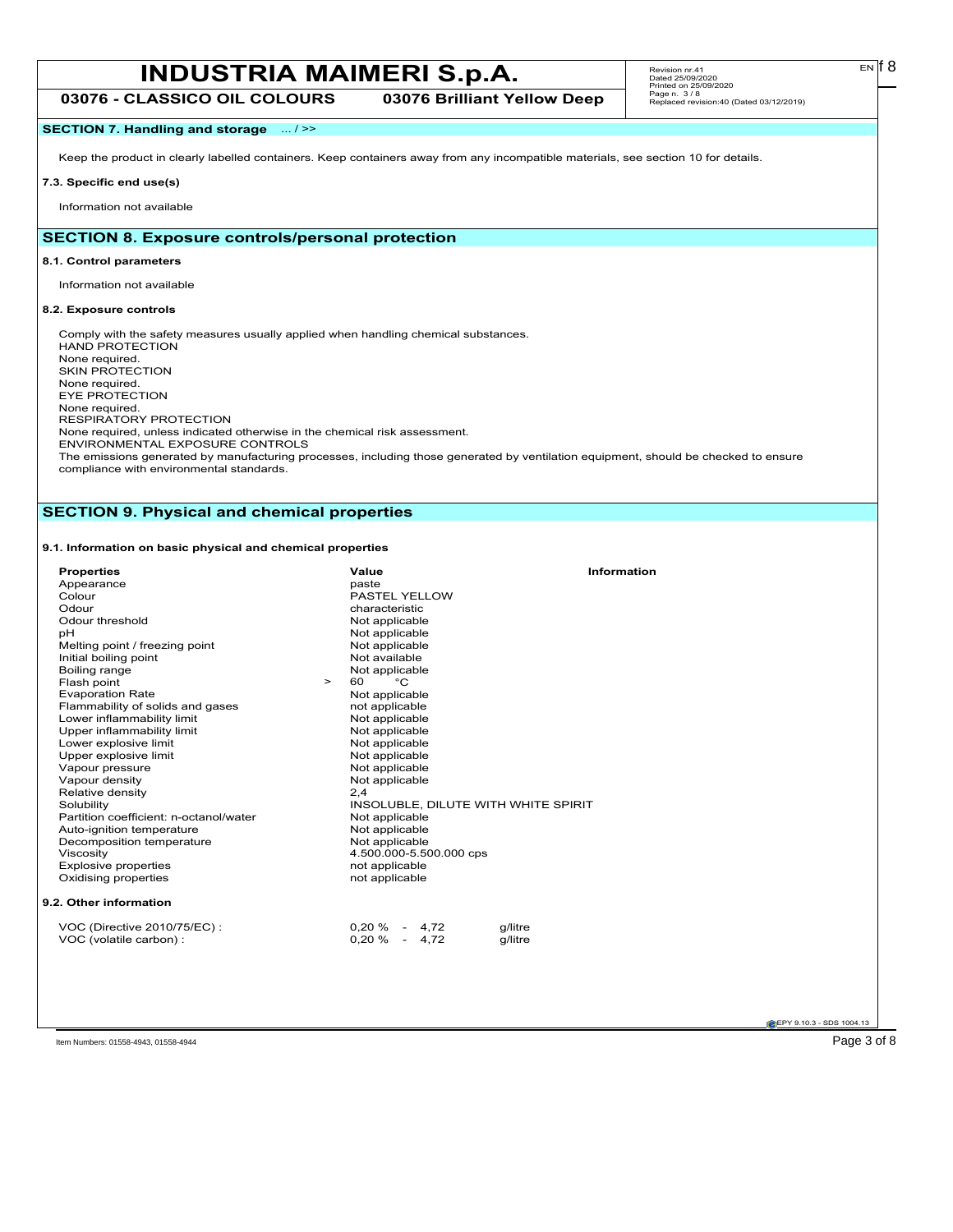# Page 4 of 8 MSDS for #01558 - MAIMERI CLASSICO OIL **INDUSTRIA MAIMERI S.p.A.**

**03076 - CLASSICO OIL COLOURS 03076 Brilliant Yellow Deep**

EN

# **SECTION 10. Stability and reactivity**

**10.1. Reactivity**

There are no particular risks of reaction with other substances in normal conditions of use.

## **10.2. Chemical stability**

The product is stable in normal conditions of use and storage.

### **10.3. Possibility of hazardous reactions**

No hazardous reactions are foreseeable in normal conditions of use and storage.

#### **10.4. Conditions to avoid**

None in particular. However the usual precautions used for chemical products should be respected.

#### **10.5. Incompatible materials**

Information not available

#### **10.6. Hazardous decomposition products**

Information not available

# **SECTION 11. Toxicological information**

According to currently available data, this product has not yet produced health damages. Anyway, it must be handled according to good industrial practices.

#### **11.1. Information on toxicological effects**

Metabolism, toxicokinetics, mechanism of action and other information

Information not available

Information on likely routes of exposure

Information not available

Delayed and immediate effects as well as chronic effects from short and long-term exposure

Information not available

Interactive effects

Information not available

## ACUTE TOXICITY

Zinc Sulphide<br>LD50 (Oral) LD50 (Oral) > 2000 mg/kg LC50 (Inhalation)

LC50 (Inhalation) of the mixture: Not classified (no significant component)<br>
LD50 (Oral) of the mixture: Not classified (no significant component) LD50 (Oral) of the mixture: Not classified (no significant component)<br>
LD50 (Dermal) of the mixture: Not classified (no significant component) Not classified (no significant component)

 $> 2000 \text{ mg/kg}$ <br> $> 5040 \text{ mg/l/4h}$ 

SKIN CORROSION / IRRITATION

Does not meet the classification criteria for this hazard class

SERIOUS EYE DAMAGE / IRRITATION

Does not meet the classification criteria for this hazard class

EPY 9.10.3 - SDS 1004.13

Item Numbers: 01558-4943, 01558-4944 Page 4 of 8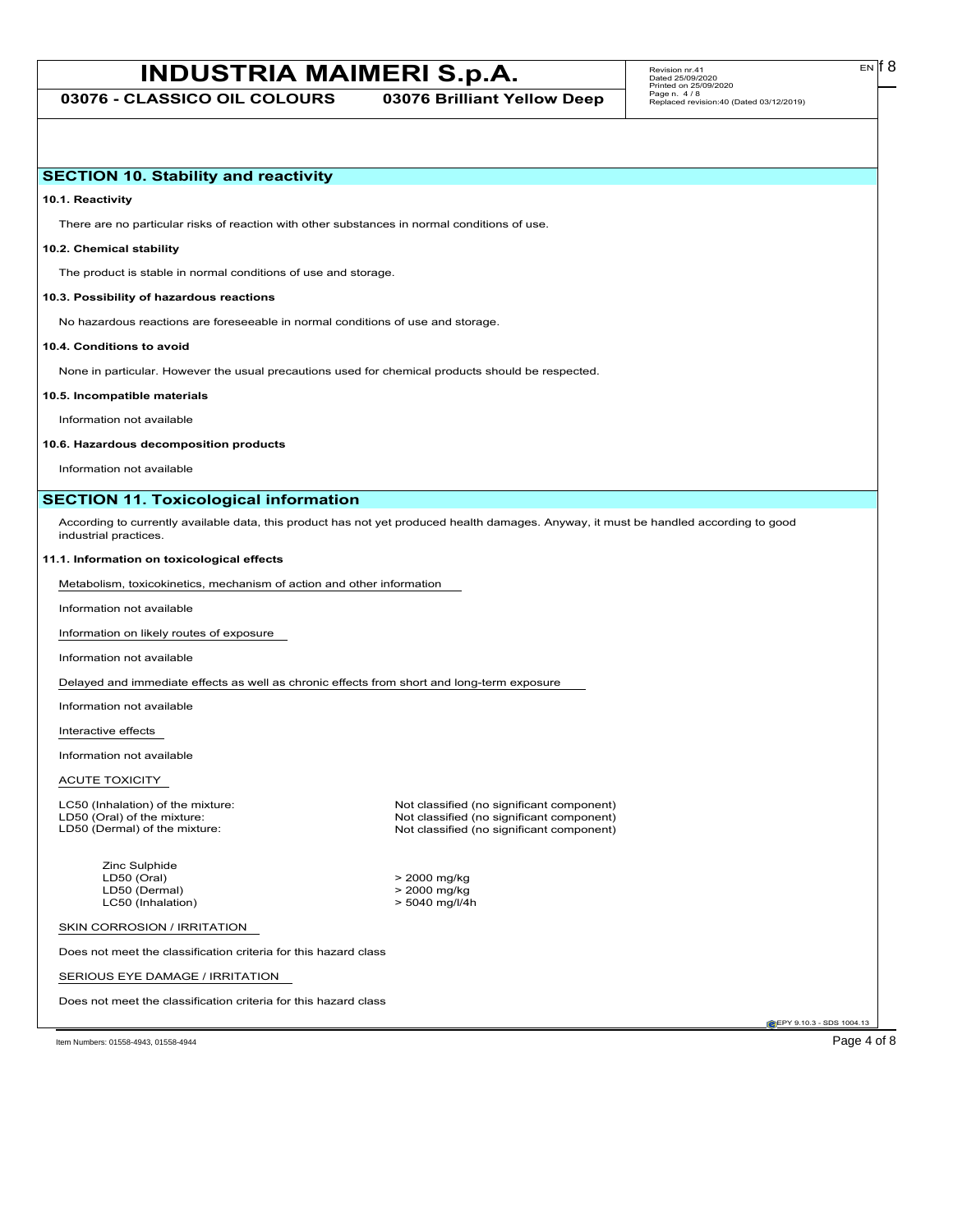# Page 5 of 8 MSDS for #01558 - MAIMERI CLASSICO OIL **INDUSTRIA MAIMERI S.p.A.**

**03076 - CLASSICO OIL COLOURS 03076 Brilliant Yellow Deep**

EN

| <b>SECTION 11. Toxicological information</b> $\ldots$ / >> |
|------------------------------------------------------------|
|------------------------------------------------------------|

Does not meet the classification criteria for this hazard class

GERM CELL MUTAGENICITY

Does not meet the classification criteria for this hazard class

CARCINOGENICITY

Does not meet the classification criteria for this hazard class

## REPRODUCTIVE TOXICITY

Does not meet the classification criteria for this hazard class

STOT - SINGLE EXPOSURE

Does not meet the classification criteria for this hazard class

STOT - REPEATED EXPOSURE

Does not meet the classification criteria for this hazard class

### ASPIRATION HAZARD

Does not meet the classification criteria for this hazard class

## **SECTION 12. Ecological information**

Use this product according to good working practices. Avoid littering. Inform the competent authorities, should the product reach waterways or contaminate soil or vegetation.

## **12.1. Toxicity**

Zinc Sulphide<br>LC50 - for Fish EC50 - for Crustacea

> 5155 mg/l/96h<br>> 34 mg/l/48h

#### **12.2. Persistence and degradability**

Information not available

#### **12.3. Bioaccumulative potential**

Information not available

#### **12.4. Mobility in soil**

Information not available

## **12.5. Results of PBT and vPvB assessment**

On the basis of available data, the product does not contain any PBT or vPvB in percentage greater than 0,1%.

#### **12.6. Other adverse effects**

Information not available

# **SECTION 13. Disposal considerations**

## **13.1. Waste treatment methods**

Reuse, when possible. Neat product residues should be considered special non-hazardous waste. Disposal must be performed through an authorised waste management firm, in compliance with national and local regulations.

**EPY 9.10.3 - SDS 1004.13**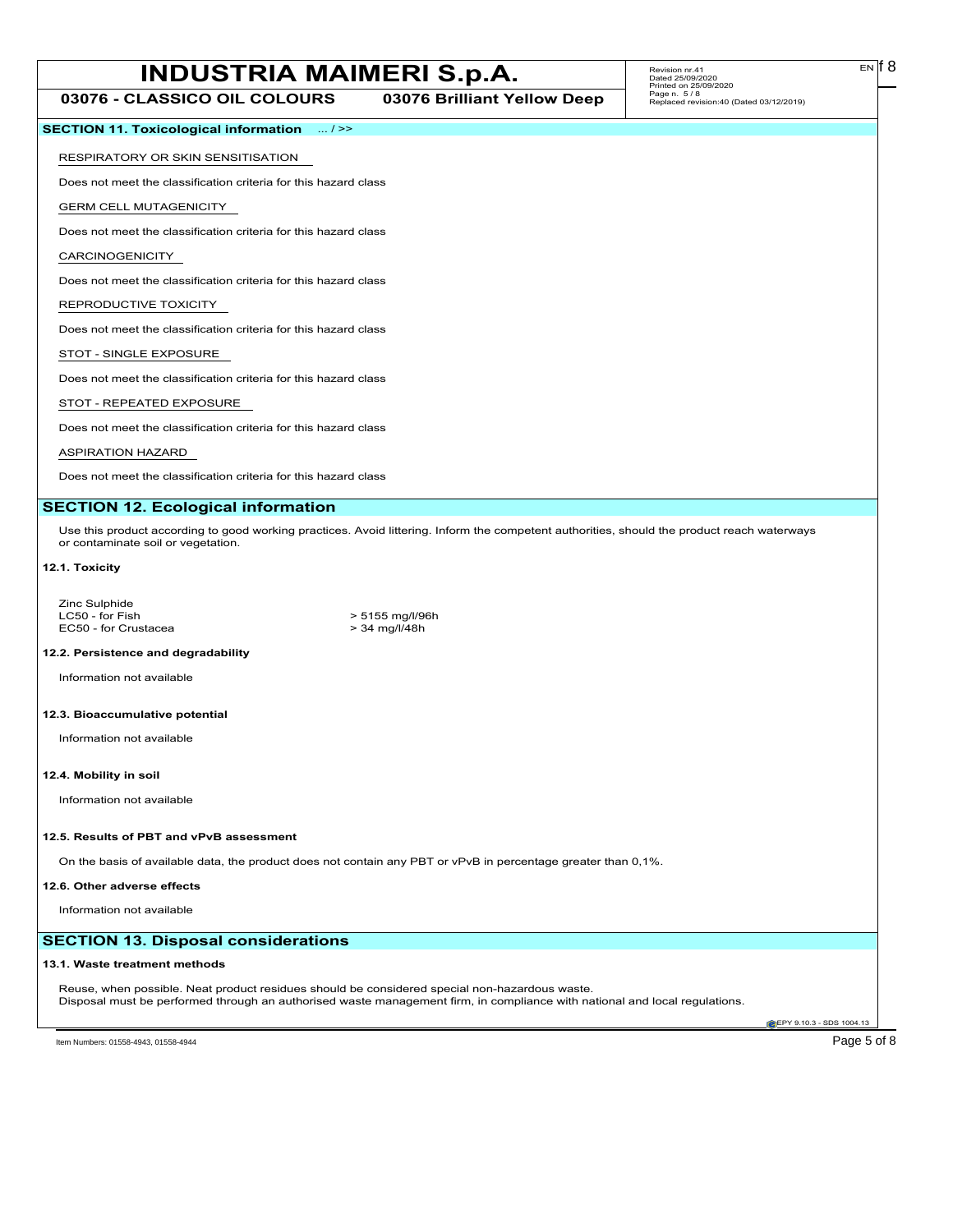# **INDUSTRIA MAIMERI S.p.A.** Revision m:41<br> **INDUSTRIA MAIMERI S.p.A.** Beter 25/09/2020

**03076 - CLASSICO OIL COLOURS 03076 Brilliant Yellow Deep**

CONTAMINATED PACKAGING Contaminated packaging must be recovered or disposed of in compliance with national waste management regulations.

# **SECTION 14. Transport information**

The product is not dangerous under current provisions of the Code of International Carriage of Dangerous Goods by Road (ADR) and by Rail (RID), of the International Maritime Dangerous Goods Code (IMDG), and of the International Air Transport Association (IATA) regulations.

INFORMATION ON TRANSPORT OUTSIDE EU MEMBER NATIONS: NOT USDOT OR IMO REGULATED.

## **14.1. UN number**

Not applicable

**14.2. UN proper shipping name**

Not applicable

**14.3. Transport hazard class(es)**

Not applicable

## **14.4. Packing group**

Not applicable

### **14.5. Environmental hazards**

Not applicable

### **14.6. Special precautions for user**

Not applicable

## **14.7. Transport in bulk according to Annex II of Marpol and the IBC Code**

Information not relevant

# **SECTION 15. Regulatory information**

**15.1. Safety, health and environmental regulations/legislation specific for the substance or mixture**

Seveso Category - Directive 2012/18/EC: None

Restrictions relating to the product or contained substances pursuant to Annex XVII to EC Regulation 1907/2006 None

Substances in Candidate List (Art. 59 REACH)

On the basis of available data, the product does not contain any SVHC in percentage greater than 0,1%.

Substances subject to authorisation (Annex XIV REACH) None

Substances subject to exportation reporting pursuant to (EC) Reg. 649/2012:

# **None**

Substances subject to the Rotterdam Convention:

**None** 

Substances subject to the Stockholm Convention: **None** 

Healthcare controls Information not available

**EPY 9.10.3 - SDS 1004.13** 

Item Numbers: 01558-4943, 01558-4944 **Page 6 of 8**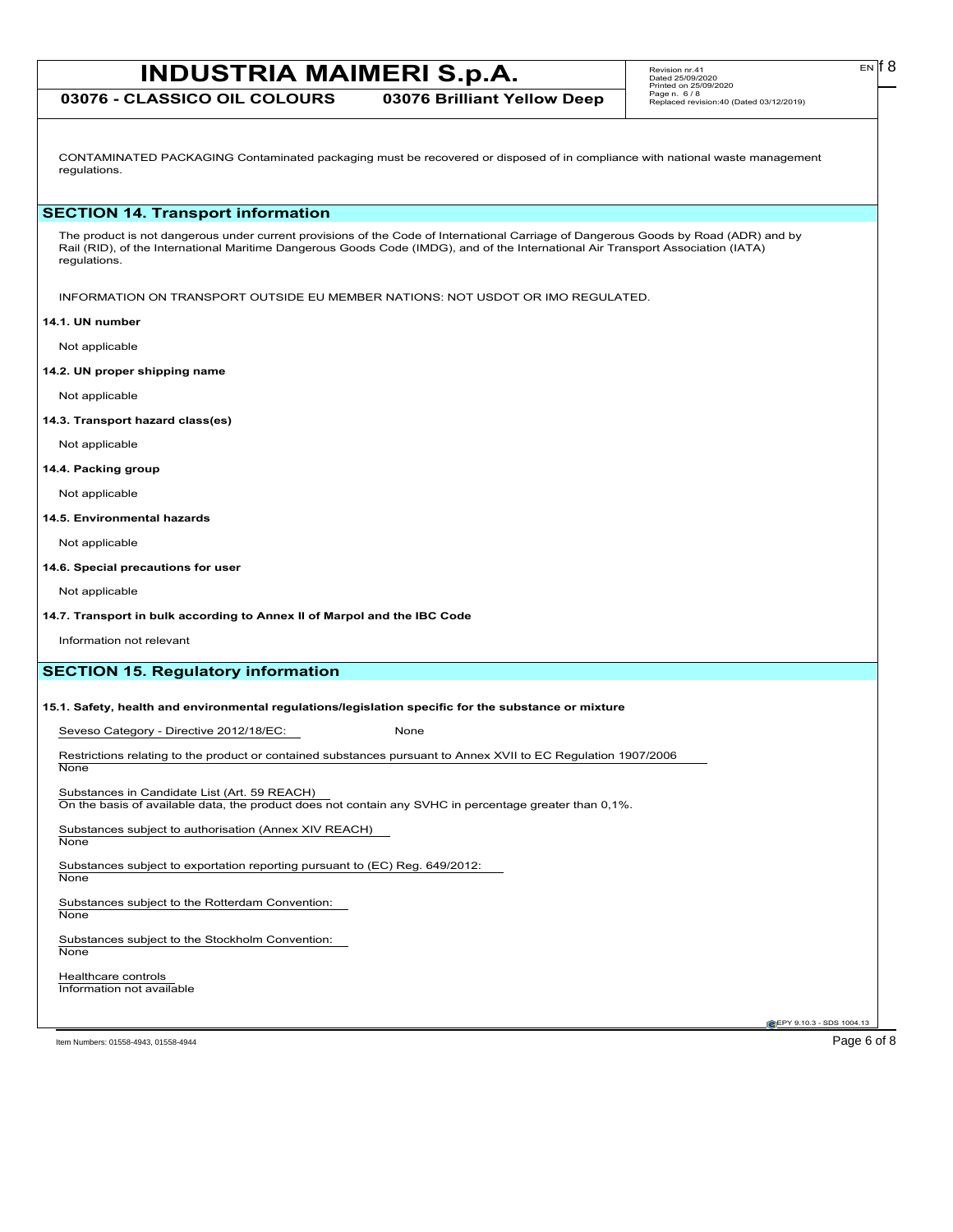# Page 7 of 8 MSDS for #01558 - MAIMERI CLASSICO OIL **INDUSTRIA MAIMERI S.p.A.**

**03076 - CLASSICO OIL COLOURS 03076 Brilliant Yellow Deep**

**SECTION 15. Regulatory information** ... / >>

# **15.2. Chemical safety assessment**

A chemical safety assessment has not been performed for the preparation/for the substances indicated in section 3.

# **SECTION 16. Other information**

LEGEND:

- ADR: European Agreement concerning the carriage of Dangerous goods by Road
- CAS NUMBER: Chemical Abstract Service Number
- CE50: Effective concentration (required to induce a 50% effect)
- CE NUMBER: Identifier in ESIS (European archive of existing substances)
- CLP: EC Regulation 1272/2008 - DNEL: Derived No Effect Level
- 
- EmS: Emergency Schedule
- GHS: Globally Harmonized System of classification and labeling of chemicals - IATA DGR: International Air Transport Association Dangerous Goods Regulation
- IC50: Immobilization Concentration 50%
- IMDG: International Maritime Code for dangerous goods
- IMO: International Maritime Organization
- INDEX NUMBER: Identifier in Annex VI of CLP
- LC50: Lethal Concentration 50%
- LD50: Lethal dose 50%
- OEL: Occupational Exposure Level
- PBT: Persistent bioaccumulative and toxic as REACH Regulation
- PEC: Predicted environmental Concentration
- PEL: Predicted exposure level
- PNEC: Predicted no effect concentration
- REACH: EC Regulation 1907/2006
- RID: Regulation concerning the international transport of dangerous goods by train
- TLV: Threshold Limit Value
- TLV CEILING: Concentration that should not be exceeded during any time of occupational exposure.
- TWA STEL: Short-term exposure limit
- TWA: Time-weighted average exposure limit
- VOC: Volatile organic Compounds
- vPvB: Very Persistent and very Bioaccumulative as for REACH Regulation
- WGK: Water hazard classes (German).
- GENERAL BIBLIOGRAPHY
- 1. Regulation (EC) 1907/2006 (REACH) of the European Parliament
- 2. Regulation (EC) 1272/2008 (CLP) of the European Parliament
- 3. Regulation (EU) 790/2009 (I Atp. CLP) of the European Parliament
- 4. Regulation (EU) 2015/830 of the European Parliament
- 5. Regulation (EU) 286/2011 (II Atp. CLP) of the European Parliament
- 6. Regulation (EU) 618/2012 (III Atp. CLP) of the European Parliament
- 7. Regulation (EU) 487/2013 (IV Atp. CLP) of the European Parliament
- 8. Regulation (EU) 944/2013 (V Atp. CLP) of the European Parliament
- 9. Regulation (EU) 605/2014 (VI Atp. CLP) of the European Parliament
- 10. Regulation (EU) 2015/1221 (VII Atp. CLP) of the European Parliament
- 11. Regulation (EU) 2016/918 (VIII Atp. CLP) of the European Parliament
- 12. Regulation (EU) 2016/1179 (IX Atp. CLP)
- 13. Regulation (EU) 2017/776 (X Atp. CLP)
- 14. Regulation (EU) 2018/1480 (XIII Atp. CLP)
- The Merck Index. 10th Edition
- Handling Chemical Safety
- INRS Fiche Toxicologique (toxicological sheet)
- Patty Industrial Hygiene and Toxicology
- N.I. Sax Dangerous properties of Industrial Materials-7, 1989 Edition
- IFA GESTIS website
- ECHA website
- Database of SDS models for chemicals Ministry of Health and ISS (Istituto Superiore di Sanità) Italy

## Note for users:

The information contained in the present sheet are based on our own knowledge on the date of the last version. Users must verify the suitability and thoroughness of provided information according to each specific use of the product. This document must not be regarded as a guarantee on any specific product property.

**EPY 9.10.3 - SDS 1004.13**